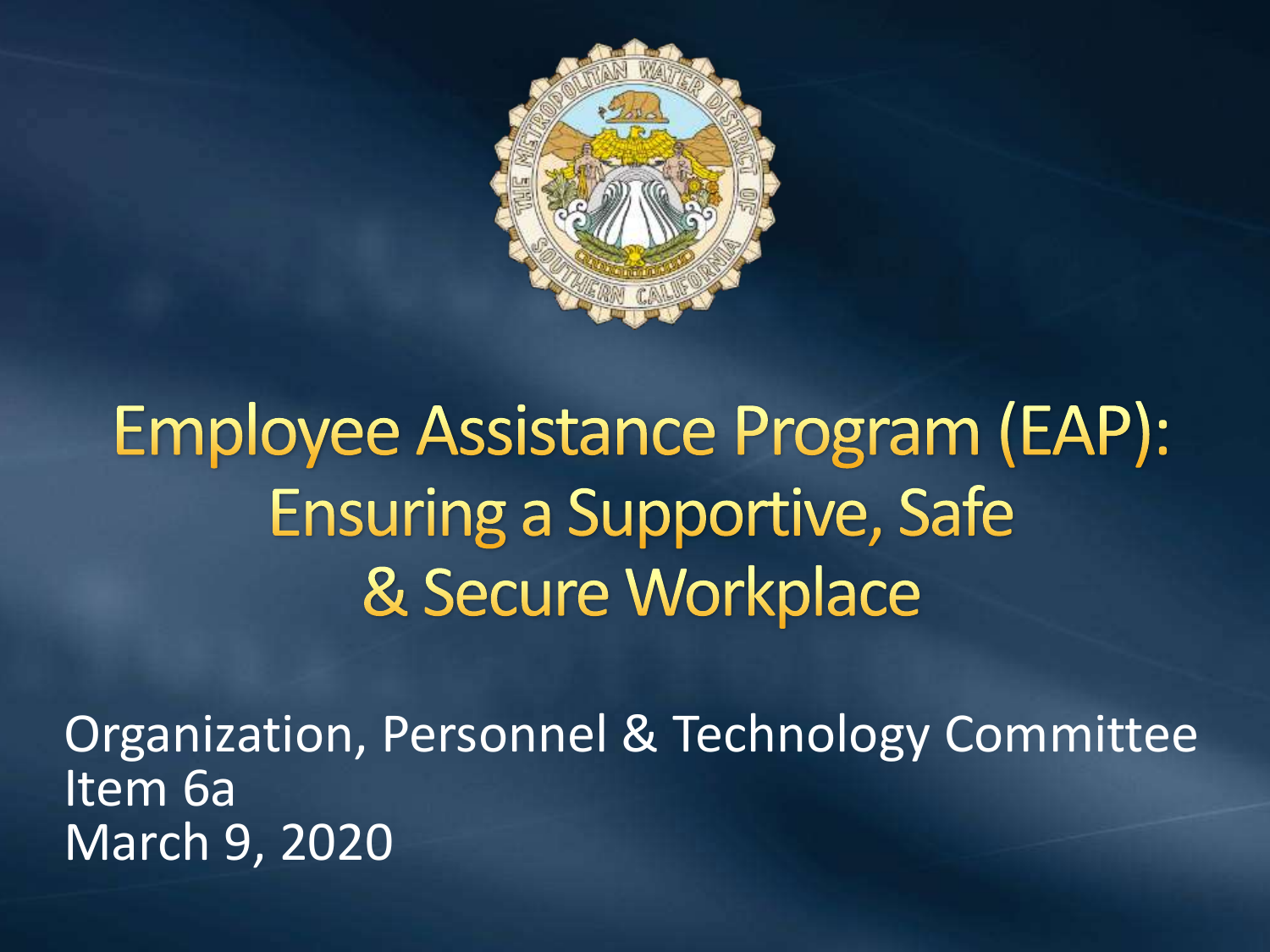

I. What Is the EAP? II. Services Provided III. How Does It Work

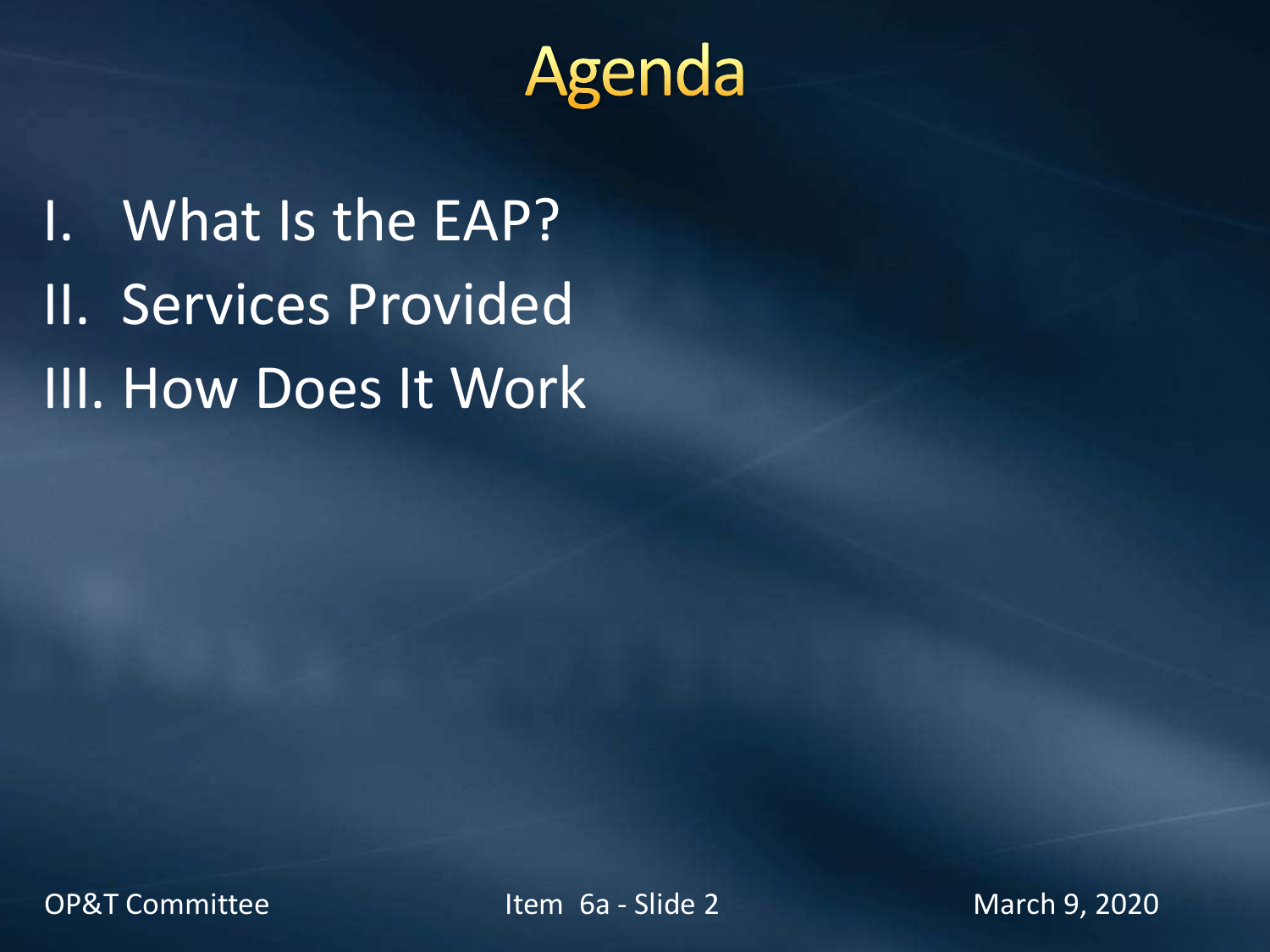# A Supportive, Safe & Secure Workplace

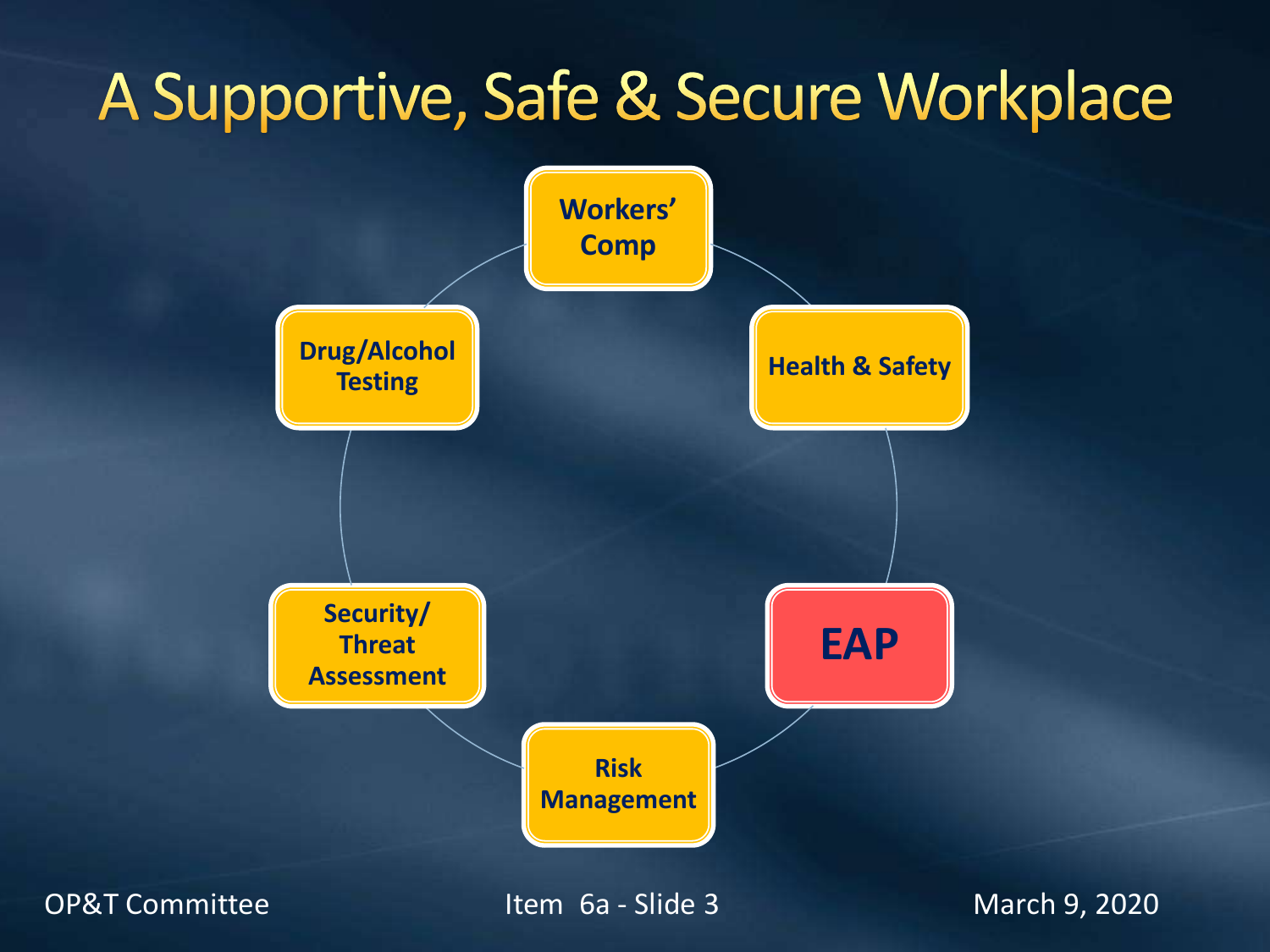# I. The Employee Assistance Program

EAP Services are provided by MHN Envolve

MHN serves over 800 client accounts, including Fortune 500 companies and government agencies

Met has contracted with MHN since 2017

OP&T Committee The Item 6a - Slide 4 March 9, 2020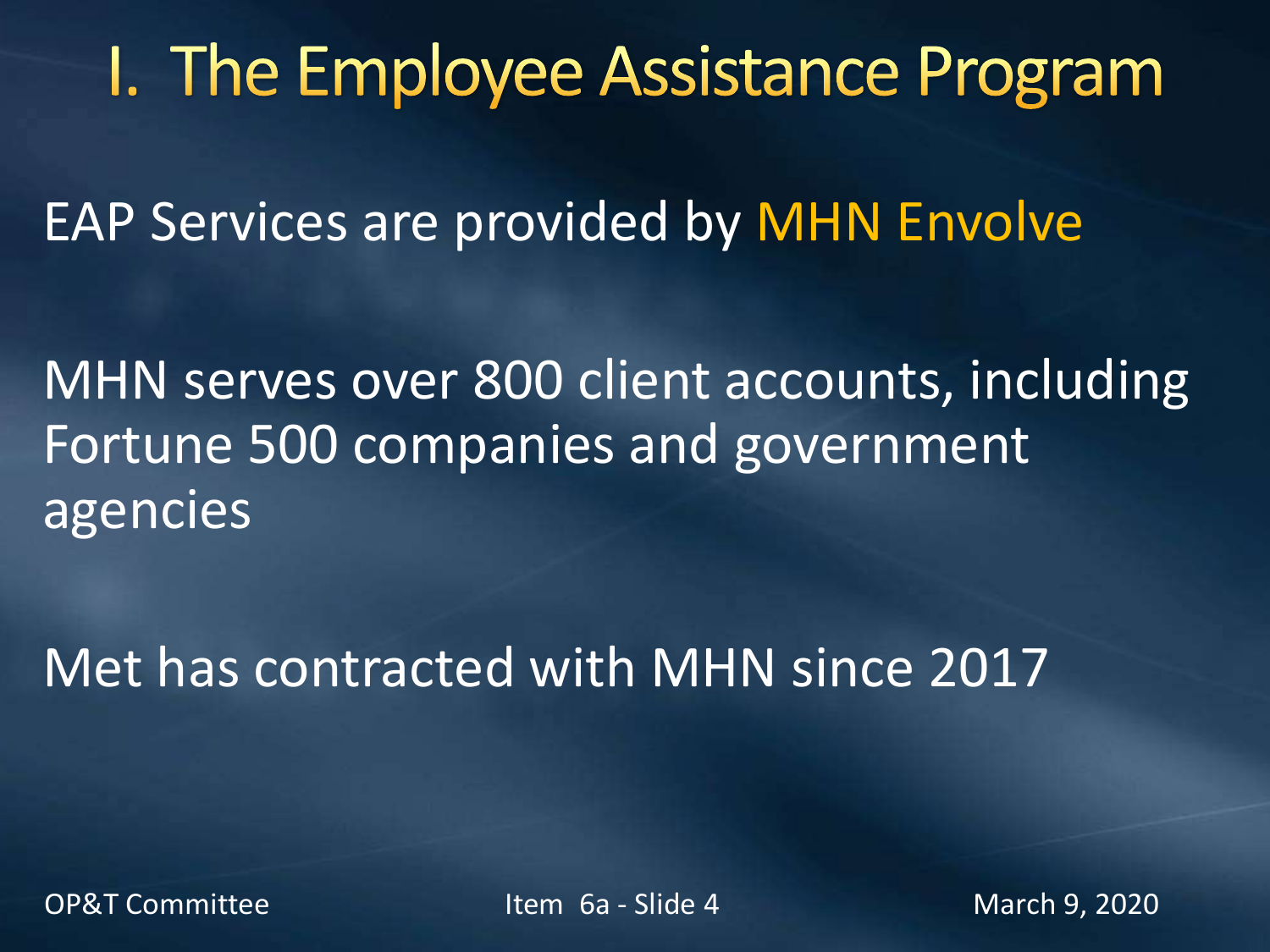# **II. Services Provided**

*For Employees…* ✓*Financial Consultations* ✓*Legal Advice* ✓*Personal/Family Counseling* ✓*Stress Management* ✓*Dependent Care Assistance* ✓*Substance Abuse Referrals*

OP&T Committee The Item 6a - Slide 5 March 9, 2020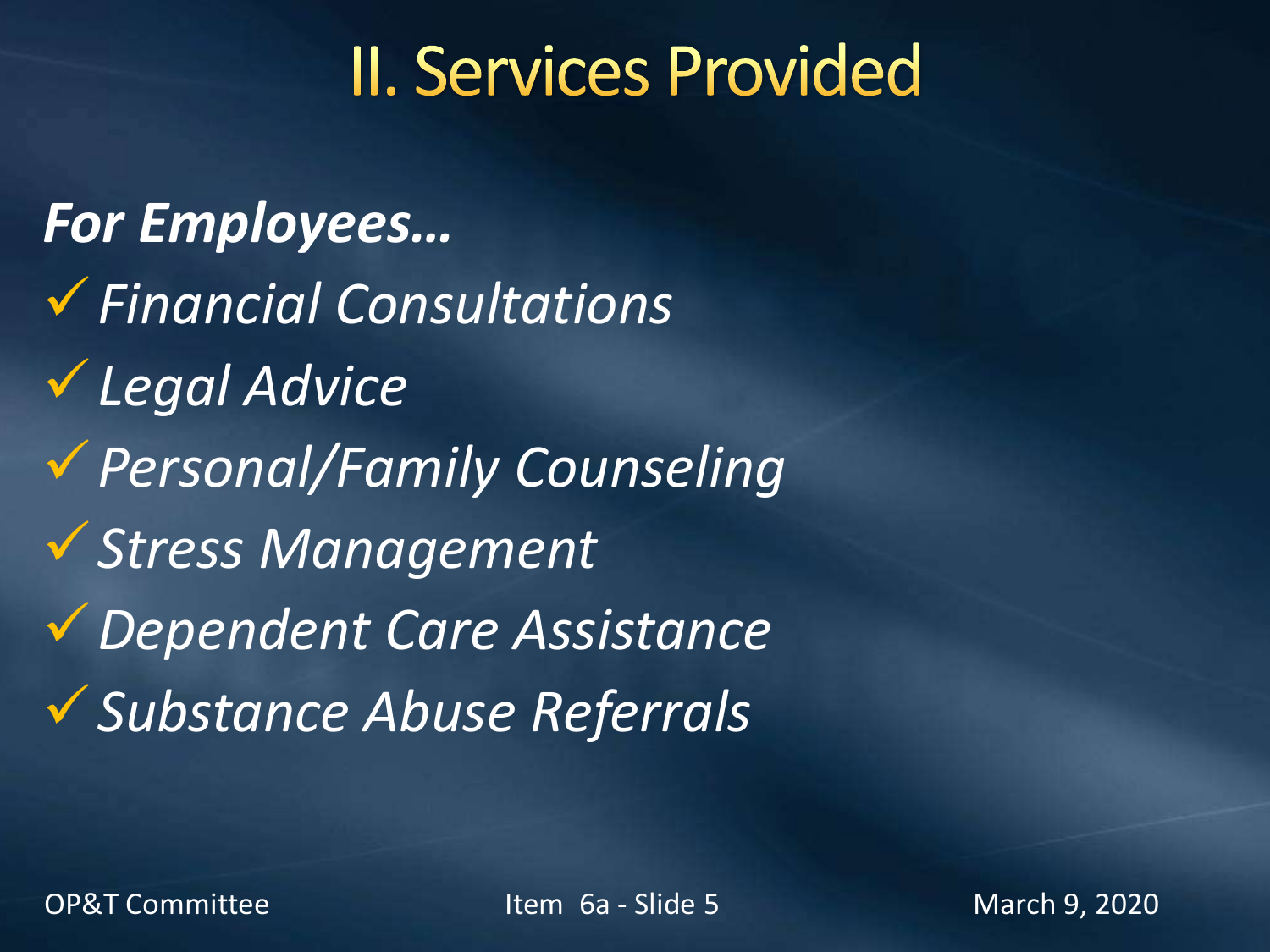## **Services Provided**

#### *For the Employer…*

✓*Reasonable Suspicion Training for Managers* ✓*Drug and Alcohol Awareness Training for Employees* ✓*Health and Wellness Fairs*

✓*Critical Incident Response*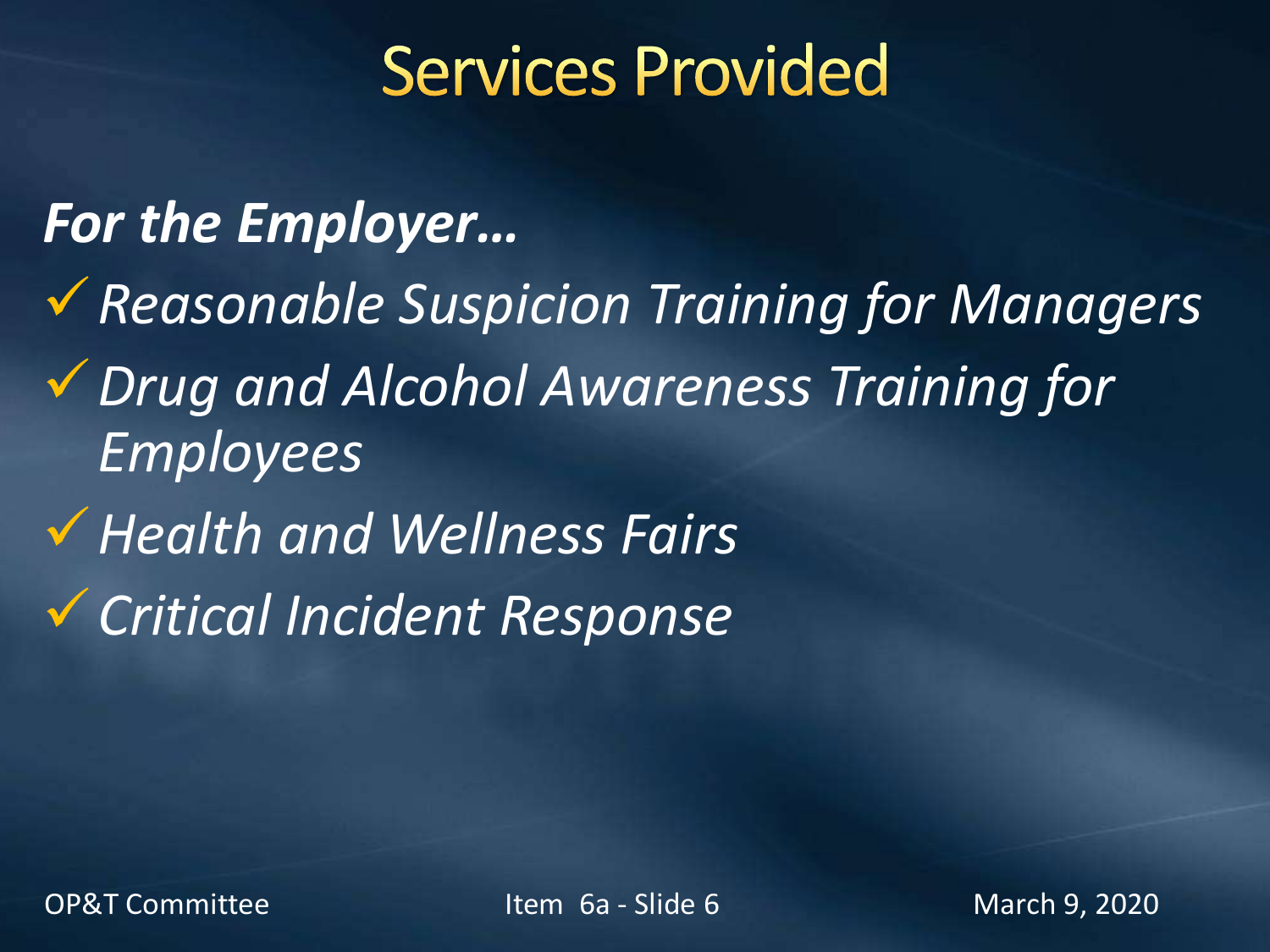#### III. How Does EAP Work?

**• EAP is a voluntary benefit, available to all** employees and dependents

#### • EAP is available 24/7

### • Voluntary participation is strictly confidential, not monitored by Met

OP&T Committee The Item 6a - Slide 7 March 9, 2020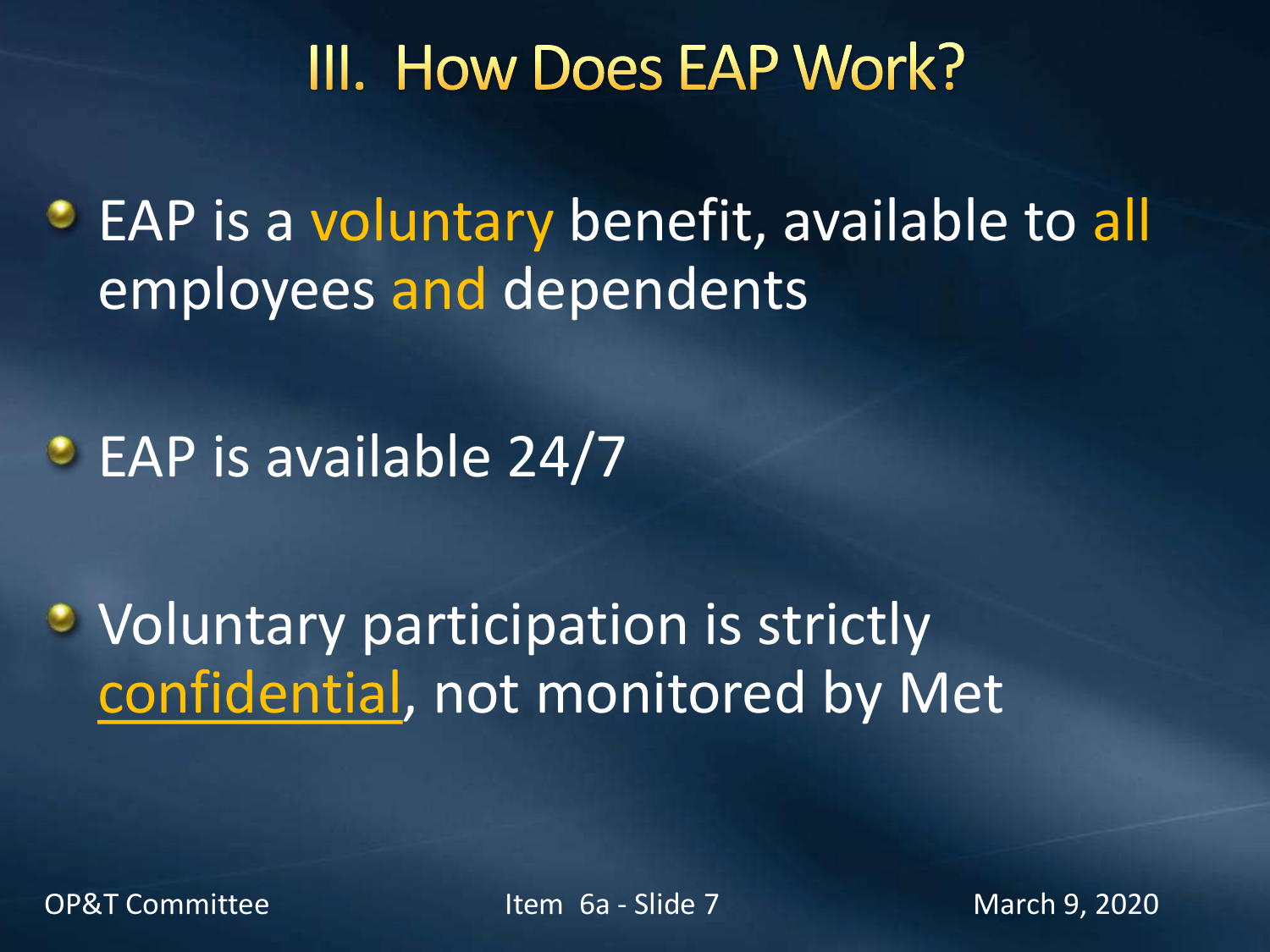#### **How Does EAP Work?**

**Employees/dependents entitled to up to** six (6) free consultations per incident

**EAP may then refer to further services as** needed

OP&T Committee The Item 6a - Slide 8 March 9, 2020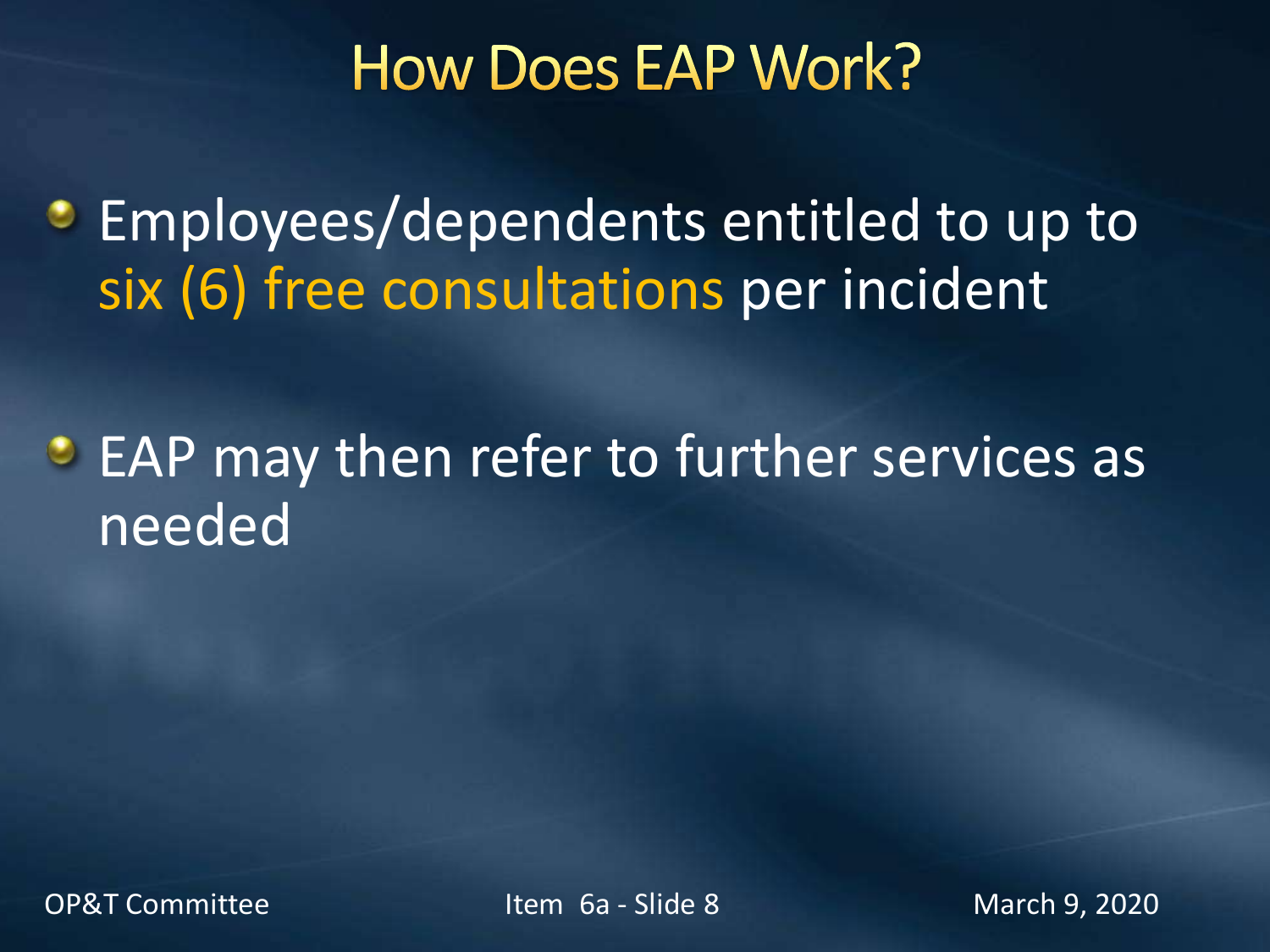#### **Can EAP Be Mandated?**

**In instances of substance abuse, Met may** mandate that employees contact EAP

• Mandatory referrals may also result from disciplinary actions (e.g., anger management counseling; conflict resolution)

OP&T Committee The Item 6a - Slide 9 March 9, 2020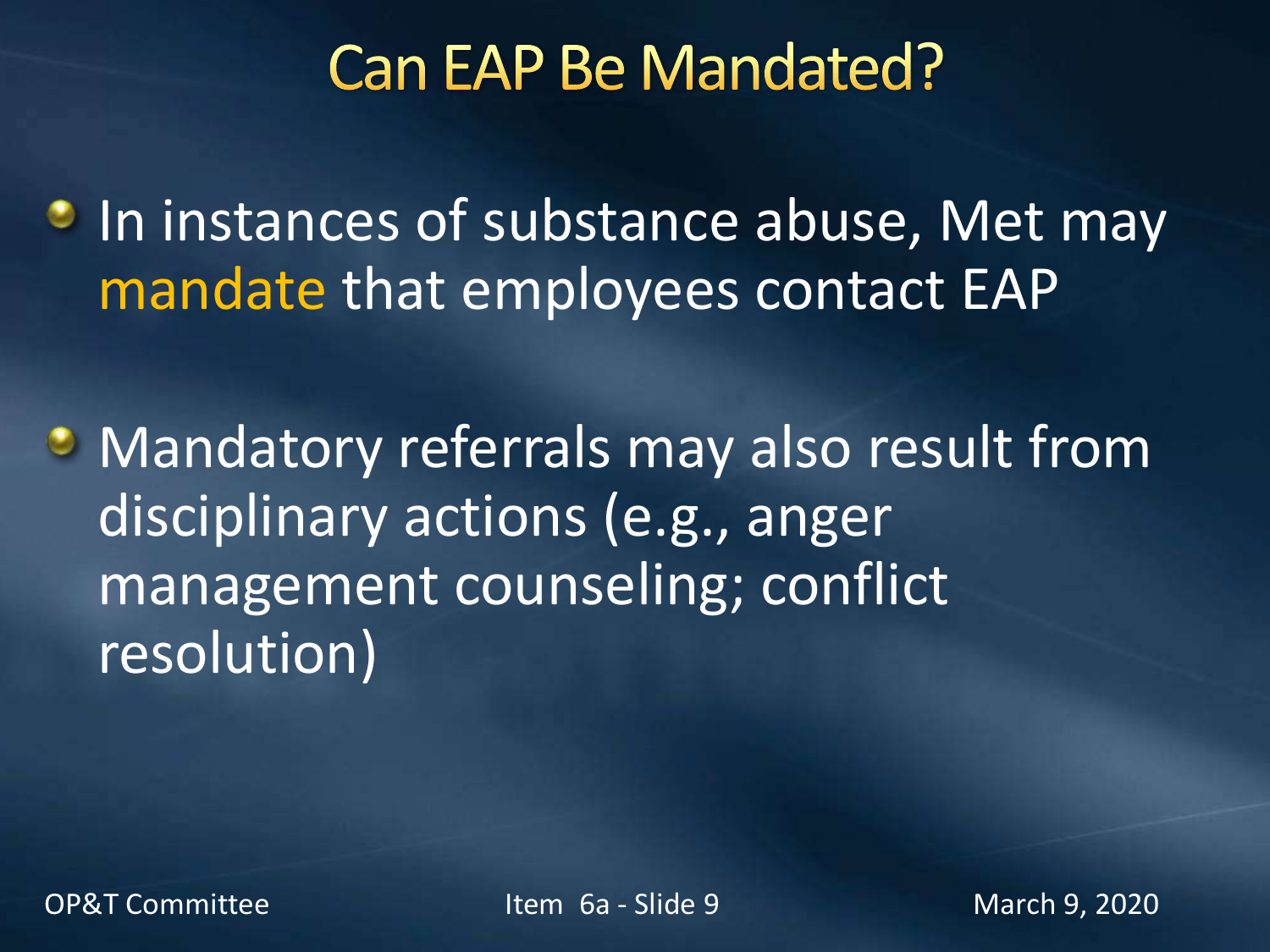#### **EAP Utilization July 2018 - December 2019**



**Job Related Addictions Psych/Emotional Life Management Relationship**

OP&T Committee The Item 6a - Slide 10 March 9, 2020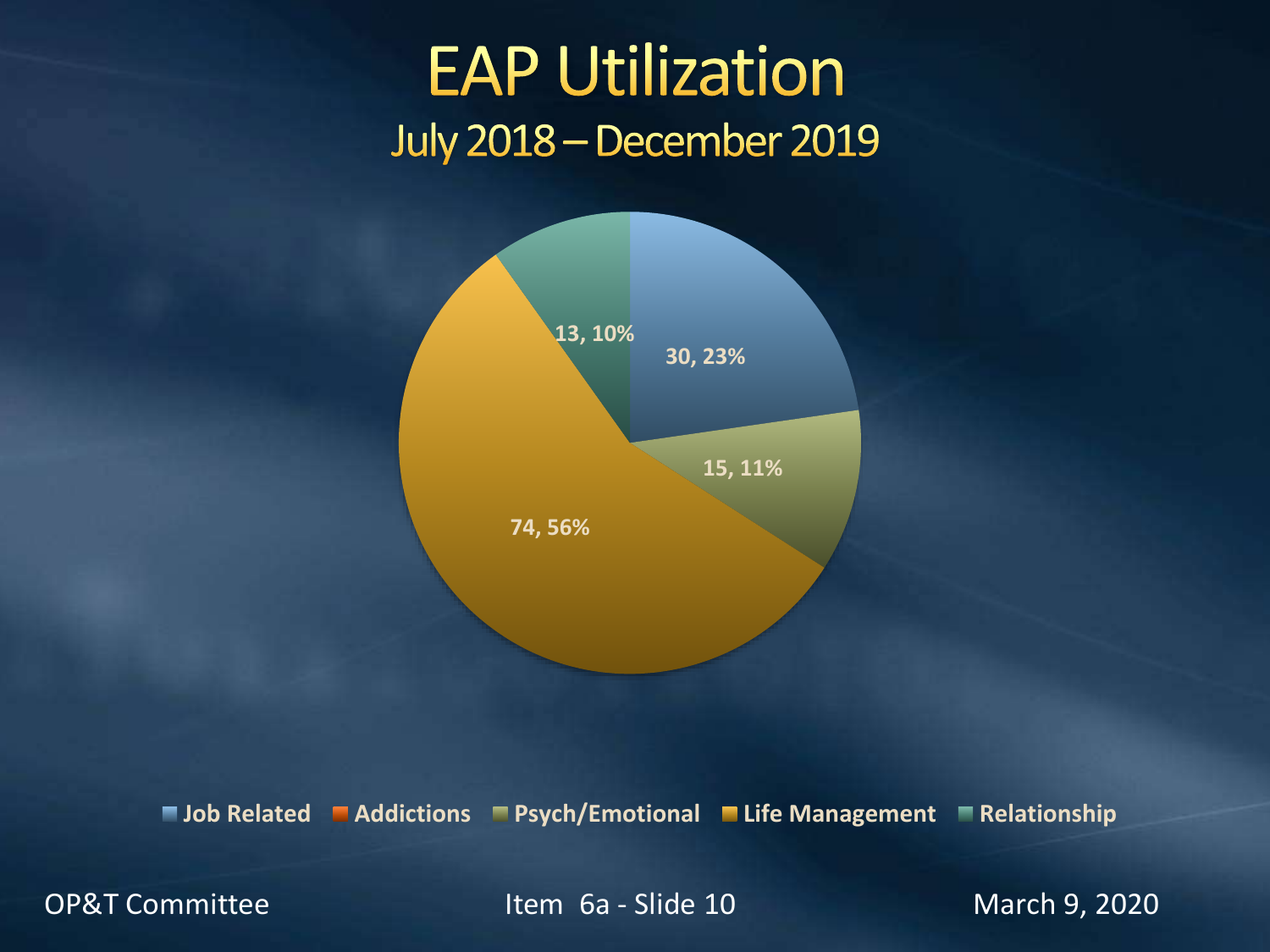# **Responding to Critical Incidents**

Accidents, serious injuries, or death, EAP services are made available

**EAP may even go onsite to provide grief** counseling

OP&T Committee The Item 6a - Slide 11 March 9, 2020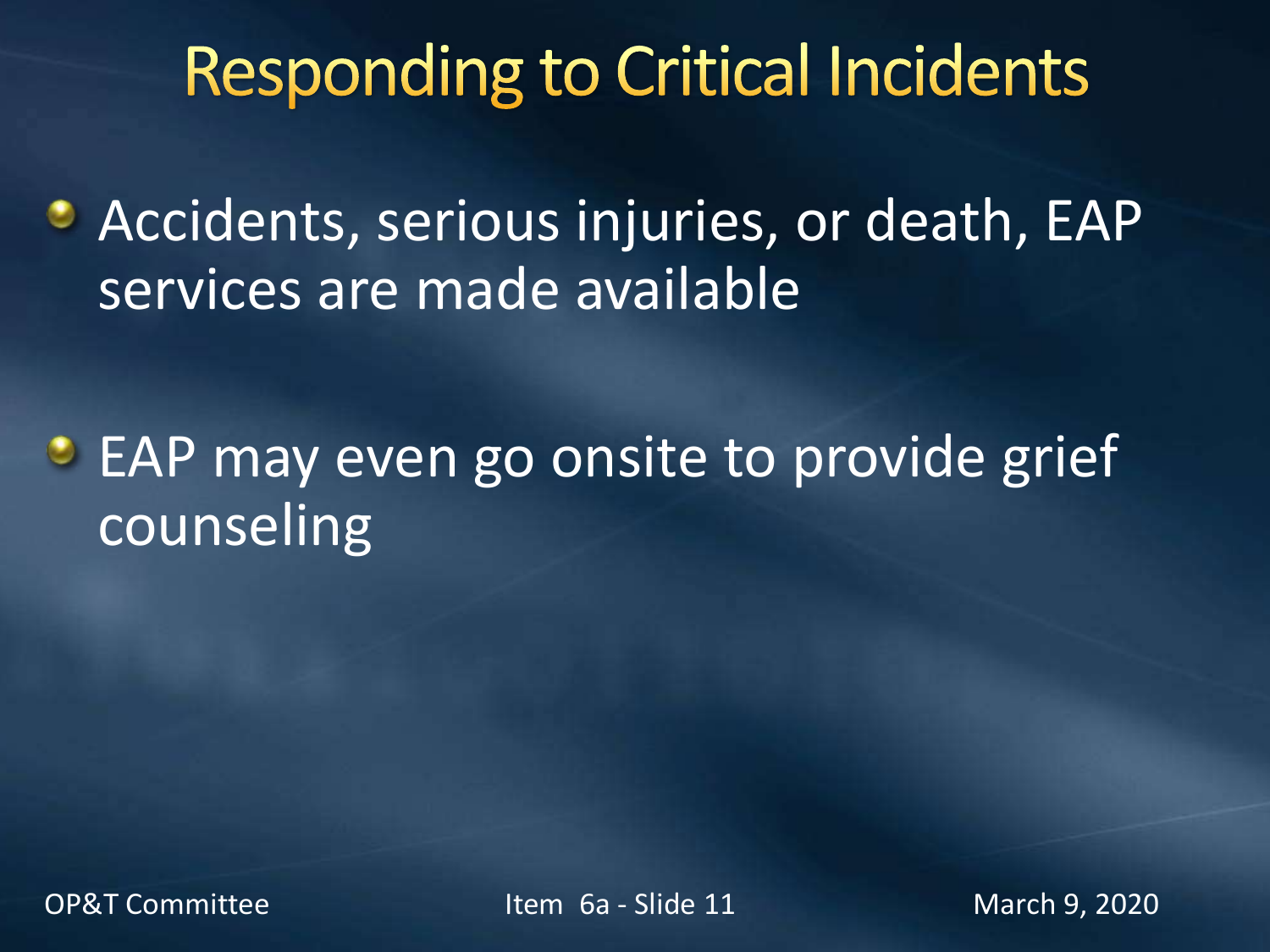# Summary

*Helps our workforce strengthen emotional and physical well-being*

*Provides 24-hour access for all employees and dependents*

*Critical to ensuring a supportive, safe, & secure workplace*

OP&T Committee The Item 6a - Slide 12 March 9, 2020